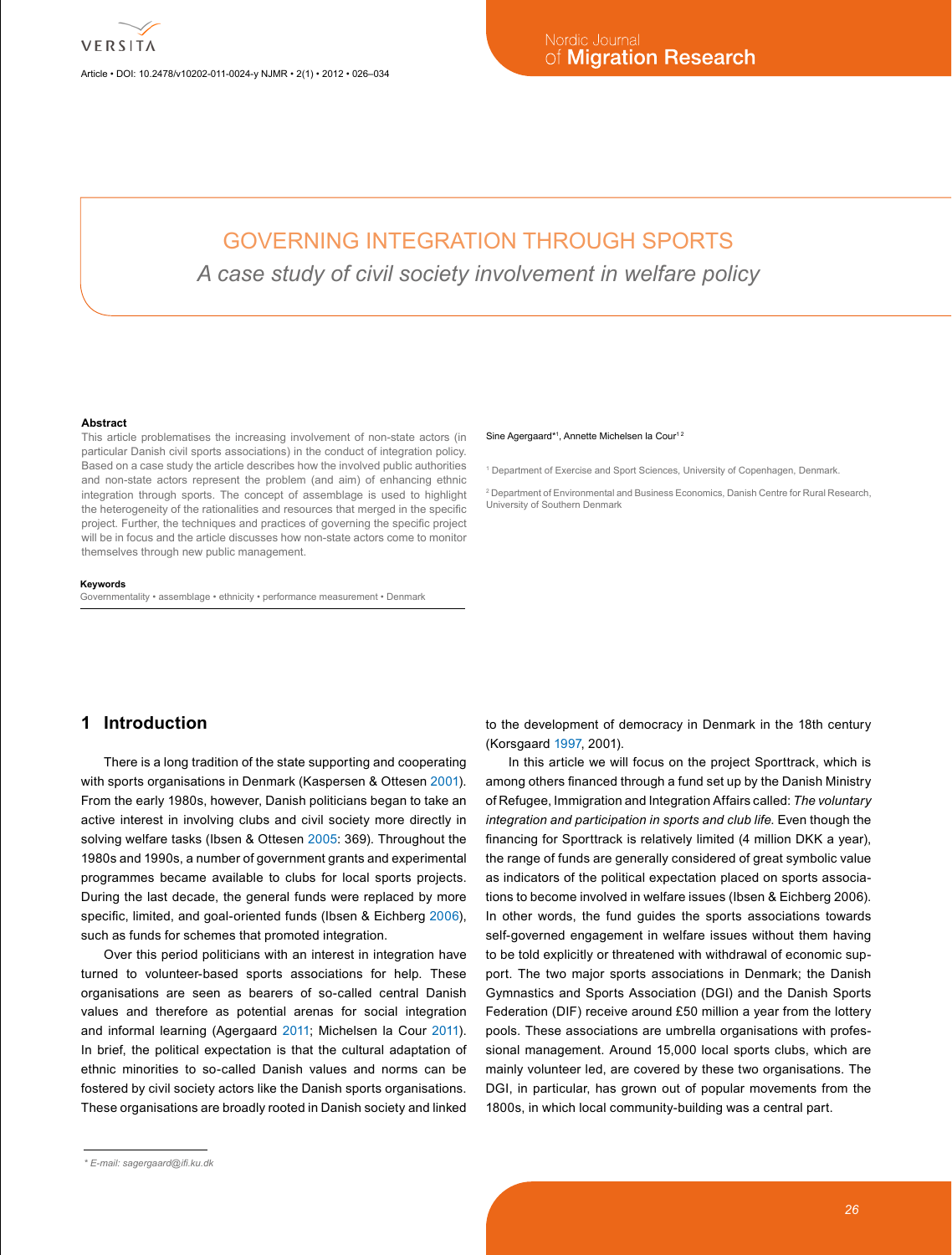This article describes the ways in which the welfare state policy of integration is governed through assemblages of state and nonstate actors (with different resources, ideals and ways of evaluating their conduct) in order to discuss how civil sports organisations take over the governance of certain functions of the welfare state. First, the article will describe the ways in which the issues of enhancing ethnic integration through sports are represented (thought of as a problem) by the involved public authorities and non-state actors. In doing so we are using the concept of assemblage to point out the heterogeneity of different resources and rationalities converged in the project. Second, the article analyses the techniques and practices of governance by monitoring and evaluating the specific project in focus and discusses how non-state actors are led to use the governing techniques of the welfare state: new public management.

### **2 Civil society involvement in welfare policy: the case of Danish sports**

International research shows an increasing connection between the state's support of civil society institutions and an increase in their involvement in solving challenging political tasks through civil society (Carter [1998](#page-7-1); Dekker [2009](#page-7-2); Evers [2009;](#page-7-3) Shils & Grosby [1997\)](#page-8-5). This development is enhancing the political influence of the state on the policy and management of civil society institutions (Pestoff [2009](#page-8-6)).

In the context of the current discussion it is beneficial to begin with a historical perspective on the relationship between the Danish state and sports associations. Divergent understandings characterise research in Danish sports policy. Some, notably Ibsen and Eichberg ([2006\)](#page-8-2), maintain the autonomy of sports associations from the perspective of pointing to long periods with state non-interference, other than increased subsidies. They hereby contribute to the sports associations' self-understanding of being outside government. Other sports researchers on the contrary characterise the relationship between the state and civil actors in sports policy as a relationship of mutual dependence characterised by a high degree of trust and independence, but not autonomy (Kaspersen & Ottesen [2001;](#page-8-0) Thing & Ottesen [2010](#page-8-7); Trangbæk 2011). Thus, Danish sports have never been autonomous but have rather developed in a figuration together with the nation state. Taking this perspective it might be argued that the sports associations have been linked to welfare issues for some time. Still, as Thing and Ottesen ([2010](#page-8-7)) note, qualitative changes in late-modern life and shifts in the balance of power in the figuration may have led to increased political interest in sports (e.g. in relation to public health) in recent years. In addition, there have been reforms of political and administrative strategies that have led to more funds being allocated to decentral public-voluntary partnerships[.1](#page-7-4)

Thus, even though we find that the figurational-sociological approach to view the interdependence of the civil and public sphere is crucial for research in Danish sports policy (and not least in accounting for the historical development), we will also consider Foucault's governmentality perspective and the concept of assemblage. With these perspectives in mind we set out to enquire how state and non-state actors not only cooperate, but merge in ways that are affected by shifting political rationalities, in particular the trend towards neo-liberal involvement of private and civil actors in self-governance of welfare policy.

Although widely neglected in international sports sociology, recently governmentality theory has proved useful in describing the nature of the close relationships between governmental and municipal departments on the one hand, and national sports organisations/ agencies on the other hand; pointing to the capacity of state to shape, direct and guide non-state actors (Burke & Hallinan [2008](#page-7-5); Green & Houlihan [2006;](#page-8-8) Lindsey [2010;](#page-8-9) Piggin *et al*. [2009](#page-8-10)). In evaluating the governance of lottery sports programmes in the UK, Iain Lindsey points to an increasing level of state intervention in sports. However, rather than being responsible for the development and delivery of public policy the British government is now directing local partnerships through a range of different tools (Lindsey [2010:](#page-8-9) 201). Lindsey [\(2010\)](#page-8-9) argues for the relevance of applying the perspective of governmentality for descriptions of governance in the broadest sense of the term and recognises the subtle dimensions of power in governing organisations, systems and the state itself. Hence, it can be argued that the increasing involvement of local partnerships in governing areas of welfare policy may at the same time reinforce the power of the state.

### **3 Governmentality: problematising the thinking and techniques used in assemblages**

Foucault developed the concept of governmentality in his later work (Foucault [1991\)](#page-7-6), and it has been further elaborated by Dean [\(1999,](#page-7-7) [2010\)](#page-7-8), Rose [\(1996](#page-8-11), [1999](#page-8-12)) and Miller (Burchell *et al*. [1991](#page-7-9)). In his text on 'governmentality' Foucault sets out to identify how the conception of government has changed from the 16th century onwards. Foucault uses the term governmentality in two ways: first, at a general level to identify different rationalities or mentalities of governing, and second, at a specific level to identify the form of government that developed from the late eighteenth century. Contrary to earlier forms of sovereign power this specific form of governmentality focused on the life and health (welfare) of the population. This form of governmentality coincides with the emergence of a political economy; a specific form of knowledge that used statistical measurement to monitor the welfare of the population (Gunn [2006\)](#page-8-13).

From the perspective of welfare policy, studies of governmentality work with the population as a group and with political programmes rather than single subjects. The focus is on government at a distance and liberalism and neoliberalism are seen as governmental rationalities that achieve population goals through indirect means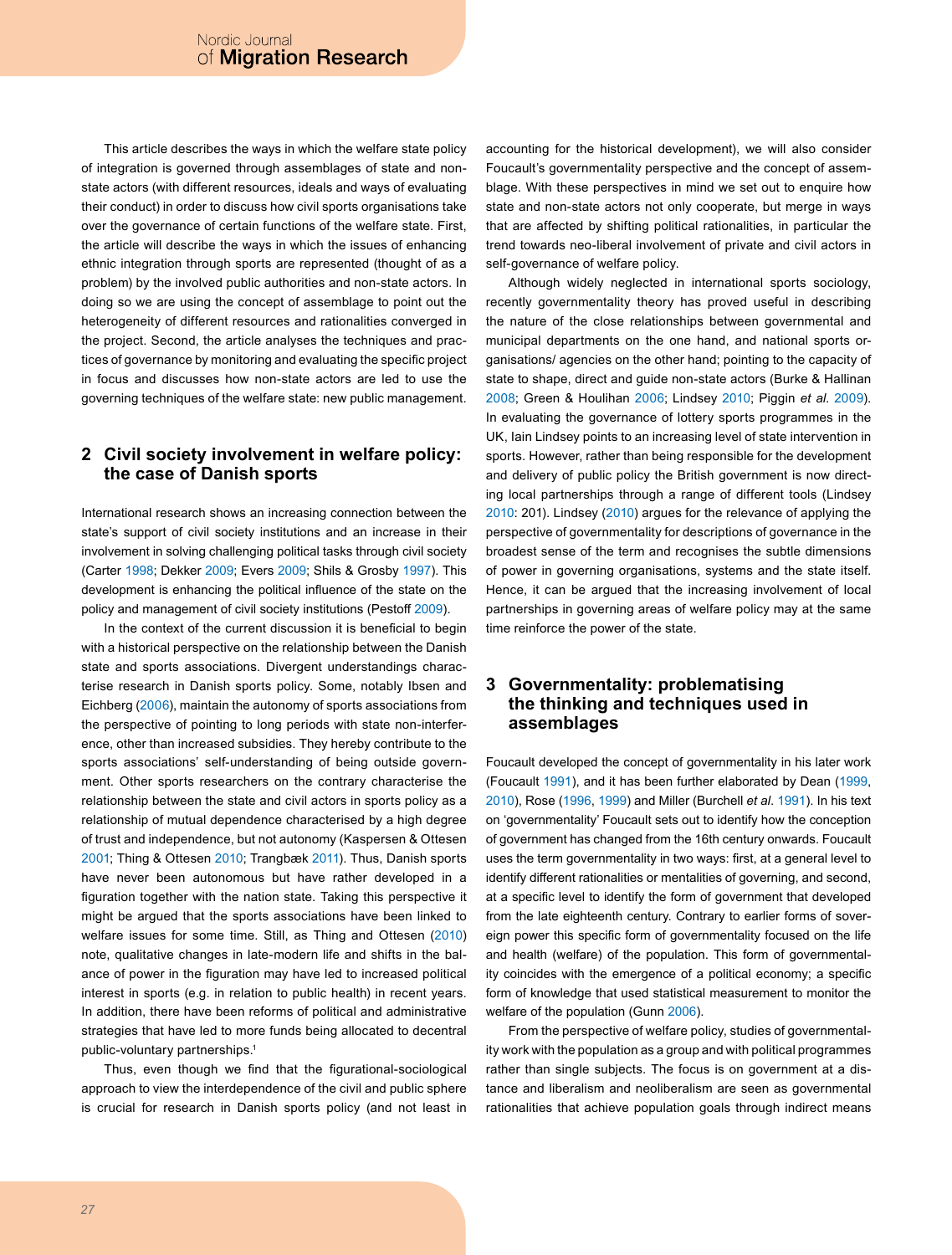(Bacchi [2009](#page-7-10): 29, 161). Thus, studies of governmentality aim first, to enquire into the thinking and rationality of different policy areas, and second, to examine which governing tools are used in order to implement specific policies. Such tools shape the behaviour of groups and individuals alike. Governmentality is also described as the 'conduct of conduct'; involving a range of techniques and practices (of governing), performed by different actors, aimed to shape, guide and direct individuals' and groups' behaviour and actions in particular directions (Foucault [1991](#page-7-6): 102–103; Foucault [2000:](#page-7-11) 341).

Following the operationalisation of Foucault's governmentality perspective suggested by Carol Bacchi [\(2009\)](#page-7-10), the way to recognise different forms of government rationalities is through identifying and analysing problematisations. When Foucault uses the term 'problematisation' he stresses the need to question taken-for-granted assumptions and to scrutinise particular forms of thinking (Foucault [1988:](#page-7-12) 257). In the words of Bacchi ([2009](#page-7-10)), policy is based on the notion that there is a problem to be fixed; policy is a proposal for change. That is, the ways in which political issues are problematised; how they are thought about as problems, are central to governing the processes. In short, we need to move our focus from reproducing the problem-solving approach of policy makers to a problem-questioning approach that recognises that a great deal depends on understanding the problem (Bacchi [2009:](#page-7-10) 46).

This broad focus on public policy also means that we must look beyond the state and identify other forms of approaches to the problem representation (the rationality; thinking about the problem) and to governing techniques and practices (tools). In this paper the divergent thinking about ethnic integration as a problem by state and non-state actors will be considered along with how their different rationalities (and resources) are joined in the governing of a specific project.

In doing so, the concept of assemblage will prove useful, since: "Government in this broader understanding is 'not a definite and uniform group of institutions' but an 'inventive, strategic, technical and artful set of 'assemblages' fashioned from diverse elements'." (Bacchi [2009](#page-7-10): 25; Dean & Hindess [1998](#page-7-7): 8). Assemblage is identified as a strategically employed concept in cultural analysis to address the heterogeneity, the decentered and the emergent, while also recognising the structured and systematic in social life (Marcus & Saka [2006](#page-8-14): 101). It follows the (modernist) tradition of applying a middle-range approach to theory, in which theoretical concepts are developed to serve empirical purposes. At the same time it may be aligned with grander theoretisation such as the Foucauldian understanding of problematisation and apparatus, and so be used to address the rationality and tools of governing (Rabinow [2003](#page-8-15)).

The concept of assemblage has been defined in various ways, one of which relates to the heterogeneity of a form or object in a phase of development or 'becoming' (Marcus & Saka [2006:](#page-8-14) 102). In other usages of the concept, such as Hayle's, the notion of a systematic, functional relationship between former incommensurables (human and machine) is important (Hayles [2006](#page-8-16); Marcus &

Saka [2006:](#page-8-14) 105). In this article the concept of assemblage is used to address the heterogeneity of the state and non-state actors that are assembled in governing the welfare policy problem of ethnic integration with diverse resources and aims.

Using the concept of assemblage our focus will also be directed towards the productive result of the intersection between different systems (Marcus & Saka [2006](#page-8-14): 103). In the case under study, for instance, an assemblage develops between state and non-state actors and their incommensurable rationalities (and not least resources); however, it is at the intersection of these different ways of thinking about political problems and governing (implementing and evaluating) them that new acts of governance emerge. At this intersection we see new public management techniques developing that, when taken on by non-state actors, distance these organisations from the members and civil society interests that were formed to represent them.

#### **4 Methods and material**

In line with the governmentality perspective and the operationalisation suggested by Bacchi, the starting point in our analysis will be an analysis of the problematisation of a political issue (Bacchi [2009](#page-7-10): 34). Here particular attention will be given to the project funding and the ways in which the integration problem is represented by the different project partners. In doing so, we will enquire into the governmentalities; the ways in which the welfare policy area is thought to be governed (by state and non-state actors).

Further, we will take a closer look at the ways in which public authorities and non-state actors join together their different rationalities and resources in the Sporttrack project, and the techniques they use to implement the decentered welfare policy and monitor and evaluate the project development. In other words, we will focus on a single case study in order to deepen rather than broaden our understanding of the governing of a specific welfare policy area and to address the importance of contextual factors (Stake [1995,](#page-8-17) 2010).

In Denmark there are various projects designed to promote integration through sports. The one considered here is a project that is designed to educate coaches with an ethnic minority background in order to develop more (and 'apposite') coaches for sports clubs in socially deprived areas. The Sporttrack project has been chosen as a case, first, because its organisational structure is illustrative of the ways in which diverse state and non-state organisations take up welfare tasks as public-voluntary partnerships involving municipal agencies on the one hand and NGOs (sports associations) on the other hand (Høyer-Kruse *et al*. 2008). Another reason for choosing the Sporttrack project is, that it has been nominated by the Danish Ministry of Refugee, Immigration and Integration Affairs for an award as a particularly good example of the way in which civil society organisations can contribute to ethnic integration.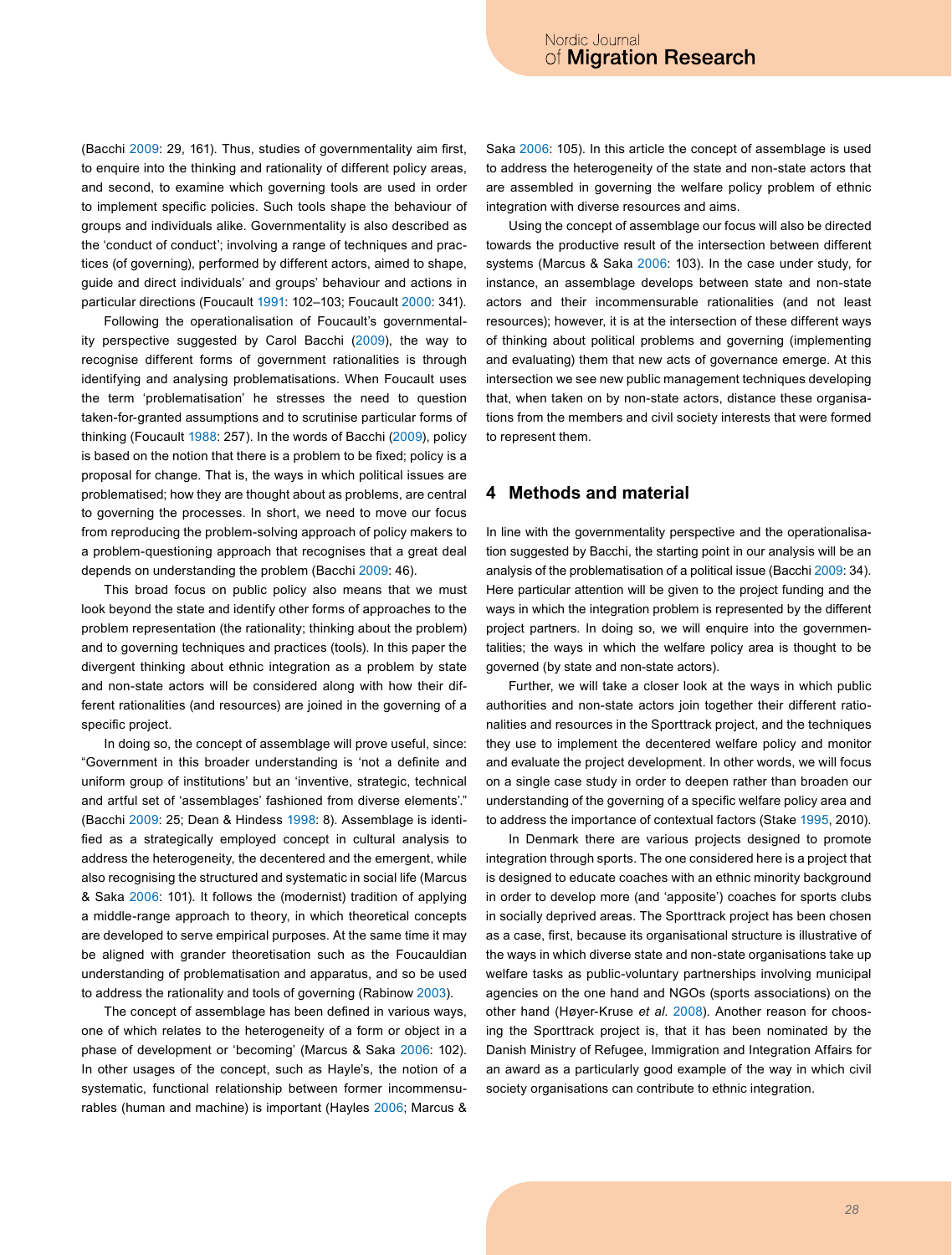A range of documentary material about the project has been used in the analysis. First, documents about the political funds and expectations/demands on the project organisers are considered; second, the project description for Sporttrack; and third, the yearly reports on the progress of the project as well as the final report based on performance measurements made by the project organisers. Besides, we have conducted five focus group interviews and six one-to-one interviews with representatives of the involved public authorities and sports organisations, project leaders and employees, cooperation partners and different groups of participants (28 informants were interviewed in total). The materials gathered provide information about how the 'integration problem' is conceived and the techniques used to govern the project.

Focus group interviews offered the possibility of gathering the different parties involved in the project and letting them talk about the aims and the development of the project in ways that enhance the exchange of opinions (Barbour & Kitzinger [1999](#page-7-13); Vaughn *et al*. [1996\)](#page-8-18). The interaction among the informants stimulated better understanding of the rationalities of the different partners and the governing tools used in the project, and validated the strength of individual informant's utterances. Still, it has been very difficult to bring together all involved parties (particularly female participants from the coaching courses), and the focus group interview method offers only limited opportunities for gaining insight into the individual participants' backgrounds and how their daily practice has been shaped by the effort. In other words, in line with the perspective of governmentality, attention is drawn towards political programmes and the population as self-governing groups rather than individuals.

### **5 Rationalities of integration through sports: an assemblage**

The organisational structure of Sporttrack can be described as a public-voluntary or a voluntary based partnership. [2](#page-7-14) A regional office of the DGI, one of the two major umbrella organisations for sports clubs in Denmark, manages the project, and other partners include the municipality of Aarhus, Denmark's second biggest town, an interest organisation for sports clubs, and an interest organisation for housing associations; both from the Aarhus area. In other words, non-state actors form the majority in this partnership, but as Geddes ([2005](#page-8-19)) and Andersen (2006) point out, voluntary based partnerships are often the product of governmental initiatives and strategic allocation of resources, such as the public funding in this case.

The starting point for the project was a funding of 900,000 DKK from the Ministry of Refugee, Immigration and Integration Affairs. The funding came from the budget for *The voluntary integration and participation in sports and club life.* [3](#page-7-15) A further 1,004,500 DKK for the project came from Landsbyggefonden, an independent institution founded by a number of social housing organisations and established by law. The municipality of Aarhus also contributed a half-time

personnel position, which amounted to the equivalent of 600,000 DKK, the DGI contributed 200,000 DKK and Idrætssamvirket (a NGO for sports clubs in Aarhus) gave 70,000 DKK towards the project. In other words governmental and local authorities and housing associations are the major funders of Sporttrack, while the sports organisations have made relatively small financial contributions to the project. Even though DGI is the project manager we shall see that the uneven distribution of resources is important when it comes to joining together the different rationalities of state and non-state actors.

To begin, we will look at the various partners' views on the issue of creating ethnic integration through sports; what are the rationalities of governing that form the background for the different partners' participation in the project? Looking at the written documents about Sportrack you find the goal of the project described in very general expressions: "(....) to promote the integration of children and citizens with ethnic background other than Danish as well as strengthening the local club life.["4](#page-7-16) In the documents it is not defined in more detail how integration is to be understood. However, materials gathered from a pre-evaluation when representatives from all the partners were interviewed about their understanding of the project aim, reveal that ethnic integration through sports was understood (problematised) in various ways:

"The primary focus was in a way simple: just to make things happen and to start some activities for all our children and youngsters in the area" (authors' translation; representative of Municipality of Aarhus).

In other words, the local authorities see the project simply as a contribution to promote sports as a spare time activity and thereby activate children. It follows implicitly from this that the problem for the municipality of Aarhus is to engage children from so-called socially deprived areas in 'healthy' activities (i.e. children's spare time is to be governed as a welfare problem). The representative also expresses an ownership of 'our' children in the project area; showing a paternal concern with the everyday life of the children.

In comparison the representative from the housing association focuses on the education of ethnic minority coaches leading almost self-evidently to better social integration in the area: "But in my opinion the primary target is to educate hence the project is also about integration" (Authors' translation; representative of housing association). In other words the representative here emphasises that education is the important thing; in line with the social policy idea that education has the potential of improving the future perspective of so-called socially deprived people. In other words, the problem to be governed here seems to be the lack of education and social immobility in the project areas.

Education as an aim is also mentioned by the representative from the interest organisation for sports clubs: "Because when we have educated young people, then they have the potential of gaining access to the sports clubs used by Danish children and youth" (authors' translation; representative of Idrætssamvirket).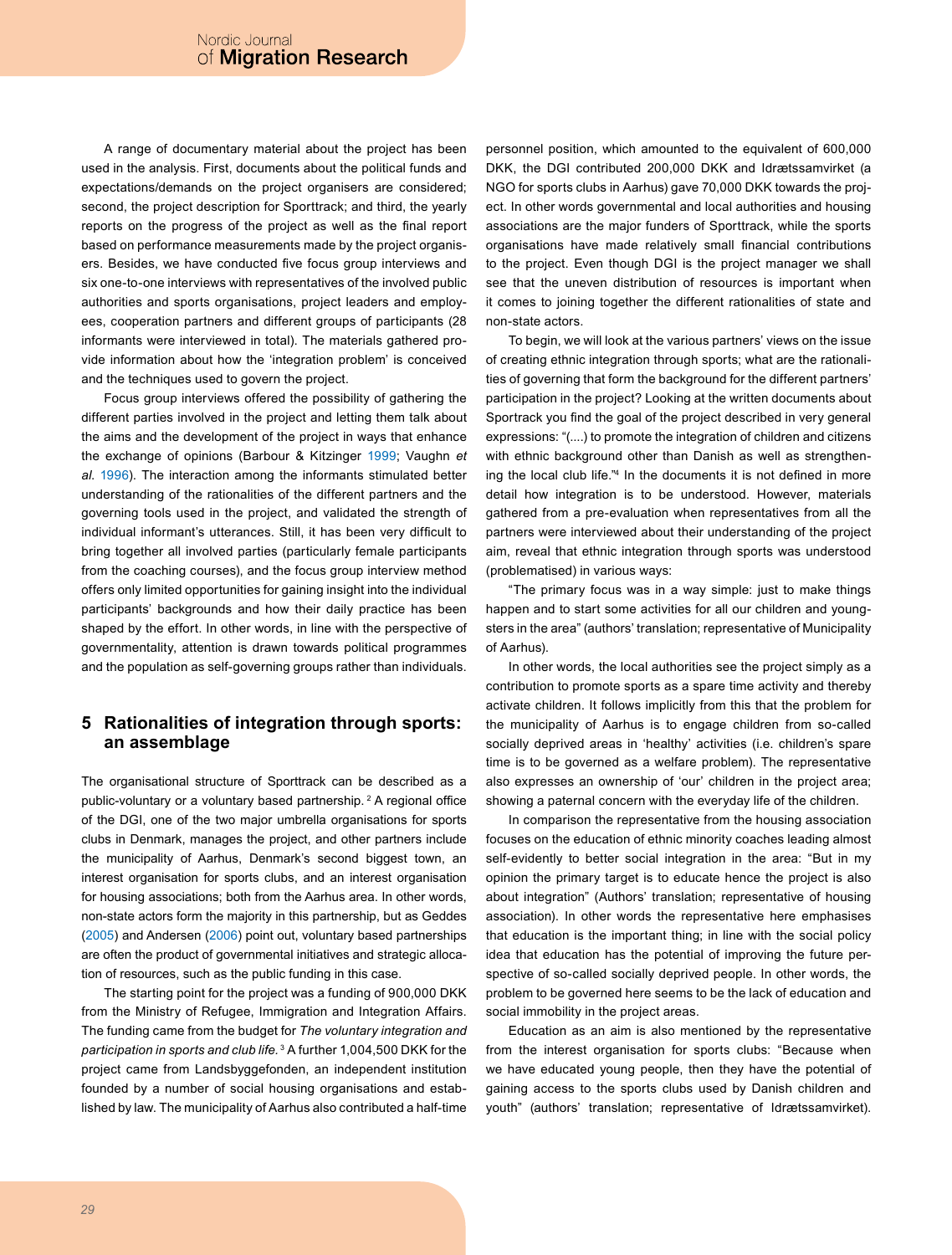Here, it appears important for the representative that the project sets up courses for ethnic minority coaches in order for them later to be connected to sports clubs with ethnic Danish children; that is, cultural assimilation seems to be the effort that should be promoted through the project.

A preoccupation with strengthening local civil integration (rather than assimilation) is expressed by the representative from DGI:

That it (Sporttrack) is not only about becoming integrated with Danes, but also about becoming integrated in the local community (….) to make them able to influence their own small local society (Authors' translation; representative of the DGI).

Here the representative suggests that coach education may be beneficial for local sports clubs. The assumption here is that there is a lack of civil engagement that needs to be governed, which is in line with the aim written in the project description about promoting integration and strengthening the local clubs. However, we shall see that this intention is hardly related to civil society and that the local clubs are not involved in governing the project.

As demonstrated, the perceptions of integration and the aims of the project expressed by the representatives from the organisations behind Sporttrack are disparate; they range from youth policy with sports as criminality prevention to social policy through education, and from cultural assimilation to civil integration. In other words, the project encompasses a multiplicity of ideas, values and aims and in doing so can be understood as an assemblage. The challenge is then to join together (assemble) the different ideas against the backdrop of the different material elements (capacities/resources) the organisations bring to the table. Here the assemblage constitutes an emerging intersection between two open systems (the so-called civil society and the welfare state), which is the productive result of state policy (the initial funding) and contributions from the different partners.

In a focus group interview with the project employees and those individuals from the partner organisations affiliated with the project on a daily basis it became clear that initially there was some confusion over how to fuse together the different elements of the project. However, the Project Manager, together with the half-time employee from the municipality, eventually found a way to sustain a dialogue with the different project partners. A symbolic expression of the idea that this project emerges at the intersection of civil society and the state was the decision by the project management to move the project's office from the local area to the project secretariat of the DGI in the city so that the Sporttrack workers could be closer to other project employees. Hereby the project management was physically distanced from the local clubs that according to the written statement Sporttrack was to strengthen. This move symbolises a change in rationality; namely from the rationality of the civil society, encompassing the networks between the associations, local community and the members, to the rationality of the assemblage; focusing on the cooperation and the exchange of knowledge about

integration as a welfare policy area. Whereas the different rationalities assemble to make the partnership between the involved state and non state actors possible, the local sports clubs are sidelined when it comes to influence in the assemblage. We will return to this below.

### **6 Governing techniques: new public management**

The change from non-state actors being rooted in and driven by a civil society rationality of co-governing, representation and trust based civil relations to become self-governing managers of welfare state policy is found not only in this particular project but also in a rising number of other welfare projects. [5](#page-7-17) This can be understood as a result of the modern trend for 'government at a distance', which is associated with neo-liberal strategies that have been described as a double process of privatisation involving, first, a shift of resources, activities and provision of services from the public to the private sector, and second, a shift of social responsibility from the public to private sphere (Clarke [2004](#page-7-18)). As Clarke notes, the voluntary, civil, not-for-profit or 'third' sector occupies an ambivalent place in these neo-liberal privatisation strategies – being not-public, being not-forprofit; yet still being expected to behave in a 'business-like' fashion.

Today, new public management has become the main system for governing the public sector in Denmark (Krogstrup [2011\)](#page-8-20); and as we shall see this 'style' has also spread to other spheres. New public management is a hybrid of governing tools that can be traced to powerful organisations such as the OECD, IMF and the World Bank (Røvik 2007). Inspired by the private sector, relative autonomy is given to public (or in this case civil) units that are held accountable (Power [1999](#page-8-21)). Thus, performance measurement has become an important factor for monitoring or controlling a specific entity.

When inquiring into the guidelines for applying and administering the political funds behind Sporttrack, it becomes clear that the Ministry of Refugee, Immigration and Integration Affairs has encouraged the project partners to conduct effect-evaluation and performance measurement; listing and monitoring the success of the project in quantitative figures. 6 In this case, DGI as the project manager of Sporttrack, has in its application made a detailed list of the number of participants that should follow the coaching courses (120) out of which 50% are to become leaders and coaches in the local areas, and participate in a number of events for the inhabitants in the project area.

During the project, the employees of Sporttrack went on to collect basic figures on the number of participants in the courses for ethnic minority coaches and their gender, age and location. Initially the idea was to recruit course participants through clubs and schools, but this approach did not work as well as expected. Instead, the project management contacted social workers from the municipality and the housing association and they helped to recruit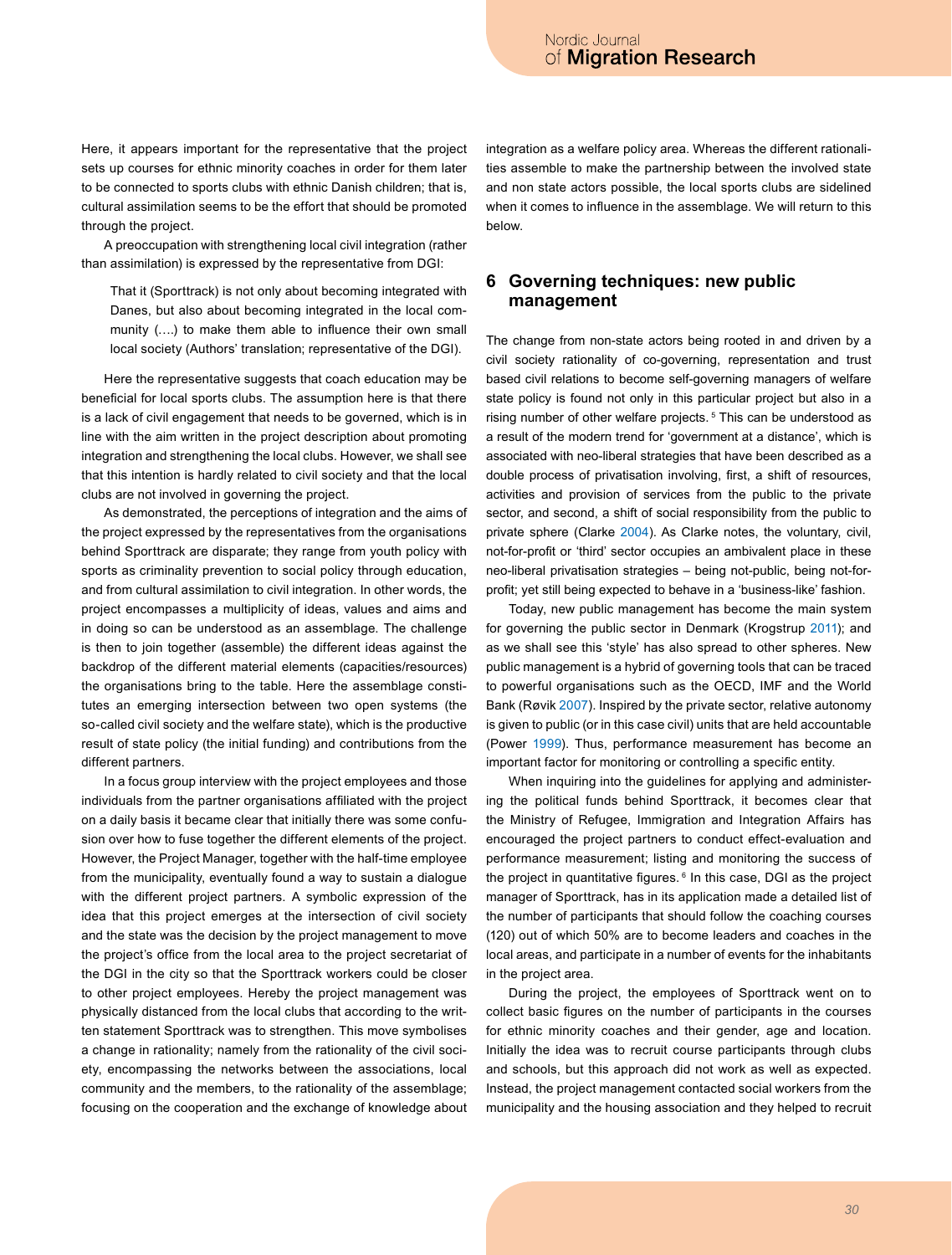children from the network they knew. This resulted in a high number of participants in the course, but they came from a different target group than the one first envisioned.

The data gathered by the project management demonstrated that over a two-year period the project recruited a large number of participants (222) for its courses. The participants were young (14– 30 years), of both genders, and came from various (on the whole) socially deprived housing areas in Aarhus. By monitoring these quantitative measures over the course of the project Sporttrack not only demonstrated its self-governed concern with programmeaccountability, but also was able to show that it had been successful in ensuring gender equality, participation from areas in social need and engagement of children.

In 2009, Sporttrack was nominated for an award from the Ministry of Refugee, Immigration and Integration Affairs as a particularly good example of how civil associations could contribute to ethnic integration. However, the use of the assemblage-approach, which meant that the majority of the course participants came from social workers' networks (rather than sports clubs) meant that few of the participants went on to become affiliated to local sports clubs as leaders and coaches. The project management set up in-service traineeships at sports clubs for the course participants, but only 27 took advantage of this opportunity. In fact virtually none of the course participants visited the club more than once. So, if the project is evaluated according to the performance measurement standard that said 50%, 111 (or 60 according to the original expected number of 120 participants), of the course participants should become leaders and coaches in local sports clubs after course completion, otherwise the project looks less successful.

However, performance measurement in itself is built on quantitative indicators and does not give access to qualitative information. For instance, what has been the significance of the courses for the participants even if they have not become coaches and leaders afterwards? Which conditions make it likely or unlikely for ethnic minority children to engage in local sports clubs? What is the importance of having or developing feelings of attachment to a club? These dimensions came up in the focus groups interviews carried out with the course participants, along with other issues that may have affected the outcome such as a lack of time due to education, spare time jobs, etc. Although such factors are not peculiar to ethnic minority children as they also come up in discussions about recruiting ethnic Danish children as coaches and leaders (Agergaard [2005](#page-7-19)).

Still, this project did emerge from the idea that ethnic minority children (as a uniform group) lack something and are to become integrated through sports. The DGI hereby follows the logic of the welfare policy programme, the representation of the leisure of ethnic minorities as a problem, and the categorisation of ethnic minorities as clients in the welfare state. This conflicts with the logic of the clubs according to which, ethnic minorities should be ordinary members, not a group for whom a special effort must be made. The local clubs do not follow the logic of the welfare policy and have not been involved in the development of the project.

My experience is again and again that the work that we do is kind of lost by the appearance of 'sudden' projects, set up by some social housing committee or the municipality (….) suddenly someone has a pool of money for whatever reason and then we lose a lot of the outcome of the work we have done (….) And then two years later the 'sudden' project closes and the people educated as role models, they are no longer employed as such, and then they give up on being role models and the club closes (authors' translation; representative for a local sports club).

Besides a feeling of not being involved the quote above shows how local sports clubs are mainly run by volunteers whose scarce time, funding and staff make it difficult for them to match up to projects like Sporttrack. Moreover, the local sports club representative draws attention to the experience of welfare projects coming and going in the local area with little long-term attachment.

## **7 Discussion**

The assembled nature of projects such as Sporttrack that are based on a heterogeneity of rationalities and develop as projects through use of governing tools without a long-term plan, is worth discussing. The Danish philosopher Anders Fogh Jensen has commented on the presence of projects not only in sports and other cultural areas but also more generally in modern life. He emphasises the temporary and uncontrollable nature of projects. That is, there is no explicit and already known frame of governing. Instead the project emerges in passage through its conduct (Jensen [2009:](#page-8-22) 17). Further, Jensen argues that the terms and conditions of developing or attracting a new project become structuring for the project activity.

In other words, the machine-like dimension of the assemblage becomes evident here. New public funds and projects will develop, when others disappear, and there is a group of welfare professionals employed in this project industry who are all formed by welfare state thinking and the problematisation of ethnic minorities lacking integration into Danish society. Extended studies of the different project partners would probably allow for more insight into the variety in their approaches to the project area and their use of a range of governing tools. With the material gathered to date it has been possible to highlight the heterogeneity of institutions and aims, and how these were merged. Also, it has been possible to throw light on how the public resources and guidelines for project evaluation become structuring for the conduct of the project. This leads to civil society organisations using governing tools in line with how they are used in public policy.

From the perspective of governmentality our attention has been drawn towards non-state actors' self-governing in line with the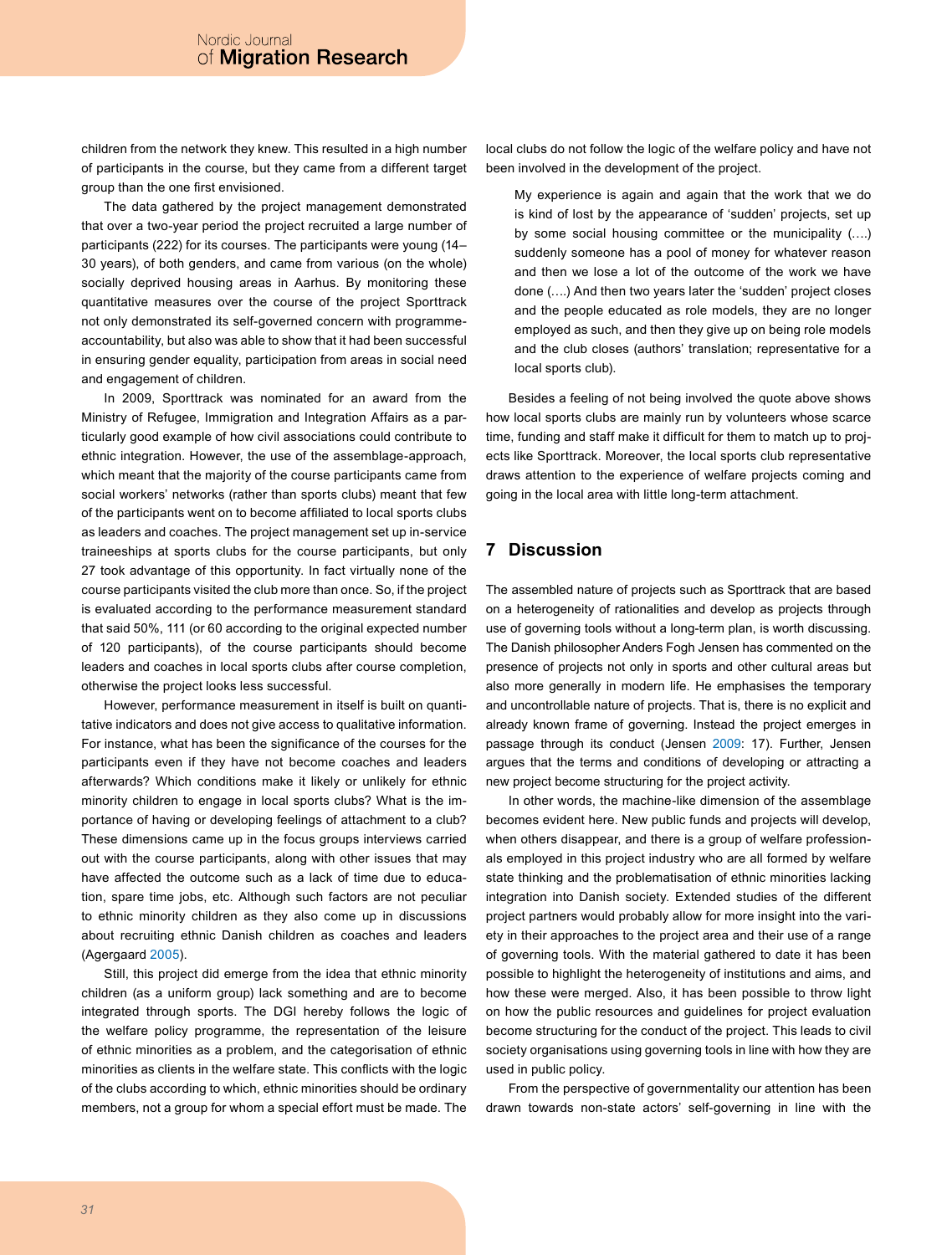modern welfare regime. However, resistance towards new public management tools can probably also be found. As Sending and Neumann [\(2006:](#page-8-23) 652) point out (for the area of international development aid policy), non-state actors are not only objects but also subjects of government. A central point in governmentality analysis is that government works through engaged subjects rather than passive objects. Here, we have not enquired into the subjectivity of the non-state actors. But when local sports clubs' representatives problematise the conduct of welfare projects like Sporttrack and their lack of involvement in the development of these projects, it may indicate an act of resistance. Here, we see that strategies vary between clubs and that some may be welfare orientated while others may have a more civil society orientation and focus on their existing members and internal matters (Bjerregaard *et al*. [2009](#page-7-20): 33).

Since sports appears as a relatively marginal area for integration compared with, for example, the efforts made to promote integration of ethnic minority groups into Danish society through work or education, the analytical material is limited. There are few political documents available about the rationality by which this area is thought to be governed. Here we have focused on the documentary material available about a specific project and focus group interviews with the involved partners. Still, more extensive political material and field work would provide deeper insight. The importance of different local contexts may also become clearer by providing a multi-case study like the one produced by Lindsey (2010), that demonstrates the influence of divergent local contexts on management of political funds.

#### **8 Conclusion and perspectives**

From a governmentality perspective the establishment of political grants is symbolic of how non-state actors are guided towards promoting welfare policy. Using Sporttrack as a case we see an illustration of how the welfare policy area of promoting ethnic integration through sports are governed in public-voluntary partnerships, where public authorities deliver the most economical resources and guidelines for project management and thereby affect the governing of the project.

Looking at the rationality behind ethnic integration through sport, it becomes clear that state and non-state actors hold different perceptions of the aims of the project and thereby how the problem area is to be governed. The findings are that the non-state actors' (and in particular the sports associations') rationality of strengthening local clubs through civil integration diverges from the municipal authorities' welfare policy preoccupation of engaging ethnic minority children and children in activity or the social policy interest in education expressed by the housing organisation.

Further, looking at the ways in which the divergent aims and institutions are assembled we find that the project management, led by DGI, tends to orient itself towards the exchange of knowledge about the policy area with other welfare professionals rather than towards the local community and the civil society they are supposed to represent. In other words, we find that the rationality of the sports organisation is affected by the intersection with the regional authorities. Thus, the tendency is for the sports organisations to work with integration as a welfare project, and to monitor and develop the project by means of performance measurement.

To take this discussion further we need more studies of policy development in specific welfare areas as integration through sports. More detailed studies could also provide further insight into the variety of ways in which specific projects can be composed, implemented and evaluated, and possible ways in which projects can develop at the intersection between different rationalities and governing tools without resorting to state-governed approaches. Lindsey ([2010](#page-8-9): 211) points out that governing tools must be multifaceted and flexible to address the diverse local contexts in which welfare policy is delivered.

Adopting a problem-questioning approach we may finally ask, whether the problem to be solved through strategic allocation of public funds is the lack of ethnic integration through sports at a local level, or rather a problem of the heterogeneous thinking of state and non-state actors. Projects like Sporttrack may simply function because they build alliances and confirm the implicit contract between voluntary and public organisations that when considered from a historical perspective, has been a general characteristic of sports policy in Nordic society (Norberg [1998\)](#page-8-24). In other words, the identified assemblage of heterogeneous institutions and ideas merged in the conduct of specific projects may be seen as a subtle development of a Nordic tradition.

**Sine Agergaard** is a social anthropologist and an associate professor at the Department of Exercise and Sport Sciences, University of Copenhagen. Her research focus is on migration and integration issues within sports. She is currently the head of: 'Scandinavian women's football goes global. A cross-national study of sports labour migration as challenge and opportunity for Nordic civil society', financed by NOS-HS with 600,000 Euro. Agergaard has published a number of articles in peer-reviewed journals such as *Sport, Education and Society*, and *International Review for the Sociology of Sport,* and contributed to several books, among others: Maguire, J & Falcous, M 2010, *Sport and Migration. Borders, Boundaries and Crossings*, Routledge, London.

**Annette Michelsen la Cour** is a Lecturer at the University of Southern Denmark, Esbjerg Campus, and a researcher at the Copenhagen Business School, Department of Management, Policy and Philosophy. Her research fields are relationships between state, civil society and social network building, formal and informal civil society organisations, policy, social capital and social entrepreneurship as well as evaluation, social work and disadvantaged groups. She has recently published an article on voluntary-based sports associations and the relationship between their welfare political potential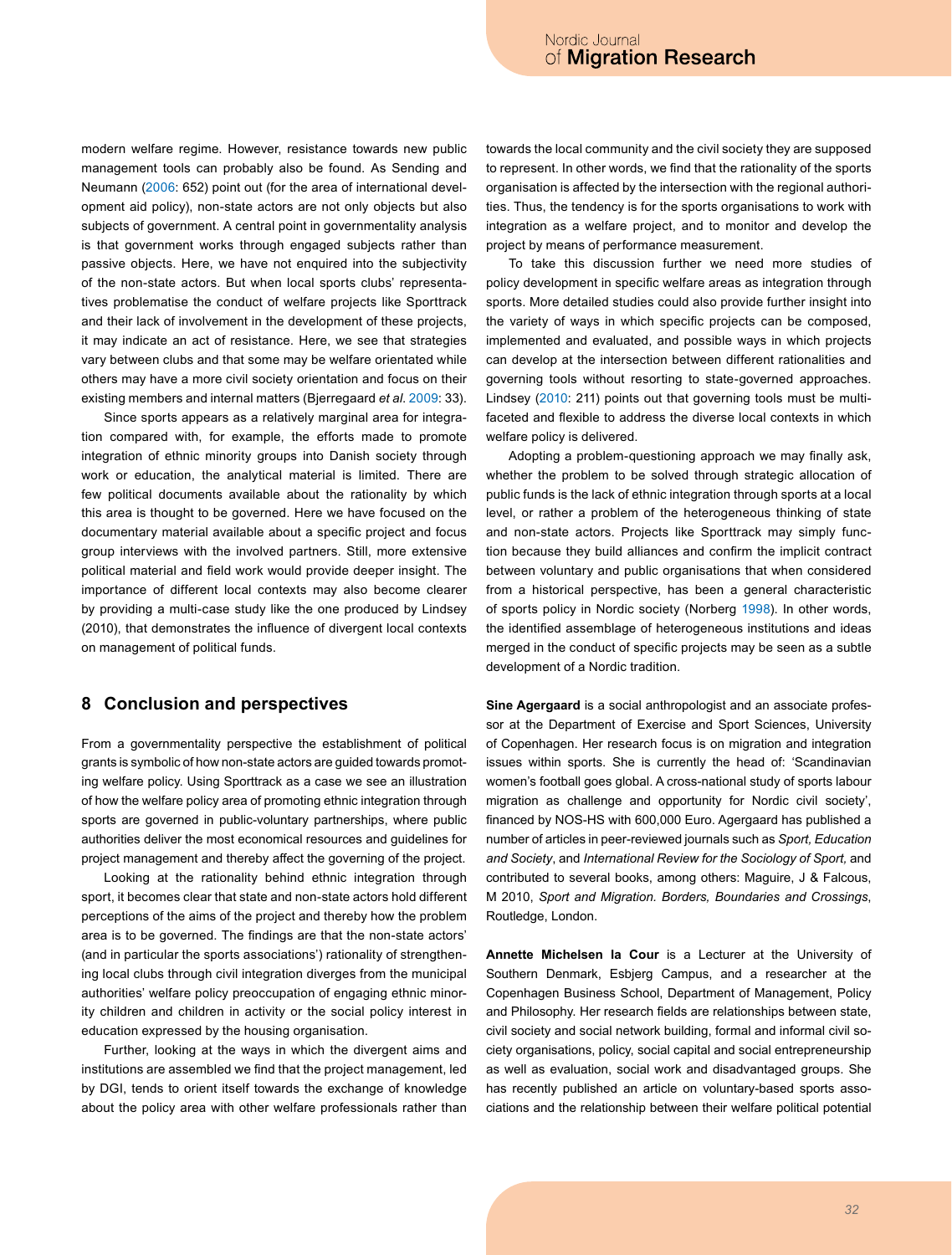and their integration in a specific local community Forthcoming is a chapter in an anthology about integration, published by the Museum Tusculanum Press, Copenhagen.

### **Notes**

- <span id="page-7-4"></span>1. A tendency that can also be detected more widespread in international sport policy (Houlihan & Lindsey 2008).
- <span id="page-7-14"></span>2. During the last decade(s) public-voluntary partnerships have become the model for cooperation on welfare tasks in Denmark (Weihe 2005). The cooperation on public issues between governmental and municipal organisations on the one hand and voluntary organisations on the other hand has also been characterised as voluntary based partnerships and thereby distinguishes them from commercially and statutory based partnerships (Geddes 2005).
- <span id="page-7-15"></span>3. The description of the fund financing Sporttrack begins by stating that: "Club life in Denmark contributes greatly to creating social communities and cohesion in the Danish society." (The Ministry of Refugee, Immigration and Integration Affair's website (update 24 March 2010) and accessed on 27 April 2010 from: [http://www.nyidanmark.dk/dadk/Integration/puljer/](http://www.nyidanmark.dk/dadk/Integration/puljer/ puljebeskrivelser/det_frivillige_integrationsarbejde_og_deltagelse _i_idraets_og_foreningslivet.htm)

[puljebeskrivelser/det\\_frivillige\\_integrationsarbejde\\_og\\_delta](http://www.nyidanmark.dk/dadk/Integration/puljer/ puljebeskrivelser/det_frivillige_integrationsarbejde_og_deltagelse _i_idraets_og_foreningslivet.htm)[gelse%20\\_i\\_idraets\\_og\\_foreningslivet.htm\)](http://www.nyidanmark.dk/dadk/Integration/puljer/ puljebeskrivelser/det_frivillige_integrationsarbejde_og_deltagelse _i_idraets_og_foreningslivet.htm) In other words the expectation is that sports clubs are arenas of social integration that help maintain the idea of imagined sameness according to which the population in Scandinavian societies is considered socially equal and differences in class and ethnicity is downplayed (Agergaard & Sørensen 2010; Gullestad 2002).

- <span id="page-7-16"></span>4. 'Projektbeskrivelse'. Retrieved 5/1 2010: from [www.sporttrack.](http://www.sporttrack.dk) [dk](http://www.sporttrack.dk)
- <span id="page-7-17"></span>5. When considering the welfare projects based in funds only from The Ministry of Refugee, Immigration and Integration Affairs the figures amounts to around 400 active projects at a time, and the ministry received almost 1000 applications yearly. [Accessed on 5.9.2011 from [http://www.nyidanmark.dk/NR/](http://www.nyidanmark.dk/NR/rdonlyres/4DEC2019-9D2F-4C8B-AE0B-E636FA9ADEA8/0/fakta_om_integrationsministeriets_satspuljer_og_samarbejdsprojekter.pdf) [rdonlyres/4DEC2019-9D2F-4C8B-AE0B-E636FA9ADEA8/0/](http://www.nyidanmark.dk/NR/rdonlyres/4DEC2019-9D2F-4C8B-AE0B-E636FA9ADEA8/0/fakta_om_integrationsministeriets_satspuljer_og_samarbejdsprojekter.pdf) [fakta\\_om\\_integrationsministeriets\\_satspuljer\\_og\\_samarbejd](http://www.nyidanmark.dk/NR/rdonlyres/4DEC2019-9D2F-4C8B-AE0B-E636FA9ADEA8/0/fakta_om_integrationsministeriets_satspuljer_og_samarbejdsprojekter.pdf)[sprojekter.pdf\]](http://www.nyidanmark.dk/NR/rdonlyres/4DEC2019-9D2F-4C8B-AE0B-E636FA9ADEA8/0/fakta_om_integrationsministeriets_satspuljer_og_samarbejdsprojekter.pdf)
- 6. "During the last years, the Ministry of Refugee, Immigration and Integration Affairs has focused on the need for projects to list clear criteria of success and to undertake measurements of the project effect" (authors' translation). [Accessed on 5.9.2011 from: [http://www.nyidanmark.dk/NR/](http://www.nyidanmark.dk/NR/rdonlyres/4DEC2019-9D2F-4C8B-AE0B-E636FA9ADEA8/0/fakta_om_integrationsministeriets_satspuljer_og_samarbejdsprojekter.pdf) [rdonlyres/4DEC2019-9D2F-4C8B-AE0B-E636FA9ADEA8/0/](http://www.nyidanmark.dk/NR/rdonlyres/4DEC2019-9D2F-4C8B-AE0B-E636FA9ADEA8/0/fakta_om_integrationsministeriets_satspuljer_og_samarbejdsprojekter.pdf) [fakta\\_om\\_integrationsministeriets\\_satspuljer\\_og\\_samarbejd](http://www.nyidanmark.dk/NR/rdonlyres/4DEC2019-9D2F-4C8B-AE0B-E636FA9ADEA8/0/fakta_om_integrationsministeriets_satspuljer_og_samarbejdsprojekter.pdf)[sprojekter.pdf\]](http://www.nyidanmark.dk/NR/rdonlyres/4DEC2019-9D2F-4C8B-AE0B-E636FA9ADEA8/0/fakta_om_integrationsministeriets_satspuljer_og_samarbejdsprojekter.pdf)

# **References**

- <span id="page-7-19"></span>*Agergaard, S 2005, At videreføre traditionerne. En etnografisk komparativ analyse af idrætsuddannelser af folkelige ledere og elitetrænere, Multivers Academic, København.*
- <span id="page-7-0"></span>*Agergaard, S 2011, 'Development and appropriation of an integration policy of sport. Danish sports clubs as arenas of ethnic integration', International Journal of Sport Policy and Politics, vol. 3, no. 3, pp. 341–353, DOI:10.1080/19406940.2011.59 158.*
- *Agergaard, S & Sørensen, J K 2010, 'Policy, sport and integration. The case of talented ethnic minority players in Danish football clubs', International Journal of Sport Policy, vol. 2, no. 2, pp. 205–221, DOI:10.1080/19406940.2010.488067.*
- *Andersen, NÅ 2006, Partnerskabelse, Hans Reitzels Forlag, København.*
- <span id="page-7-10"></span>*Bacchi, C 2009, Analysing policy: What's the problem represented to be, Pearson, French Forests.*
- <span id="page-7-13"></span>*Barbour, RS & Kitzinger, J 1999, Developing focus group research. Politics, theory and practice, Sage Publications, London.*
- <span id="page-7-20"></span>*Bjerregaard, J, Nielsen, G & Ottesen, L 2009, Trænere i den frivillige idræt – personlige projekter og velfærdsopgaver, Institut for Idræt, Københavns Universitet, København.*
- <span id="page-7-9"></span>*Burchell, G, Gordon, C & Miller, P (eds) 1991, The Foucault effect: studies in governmentality, University of Chicago Press, Chicago, IL.*
- <span id="page-7-5"></span>*[Burke](http://philpapers.org/s/Michael Burke), M & [Hallinan,](http://philpapers.org/s/Christopher Hallinan) C 2008, 'Drugs, sport, anxiety and foucauldian*

*governmentality', Sport, Ethics and Philosophy, vol. 2, no. 1, pp. 39–55, DOI:10.1080/17511320801896125.*

<span id="page-7-1"></span>*Carter, SL 1998, Civility, Basic Books, New York.*

- <span id="page-7-18"></span>*Clarke, J 2004, 'Dissolving the public realm? The logics and limits of neo-liberalism', Journal Social Policy, vol. 33, no. 1, pp. 27–48, DOI: 10.1017/S0047279403007244.*
- <span id="page-7-8"></span>*Dean, M 1999/2010, Governmentality. Magt og styring i det moderne samfund, Forlaget Sociologi, Frederiksberg.*
- <span id="page-7-7"></span>*Dean, M & Hindess, B 1998, Governing Australia: studies in contemporary rationalities of government, Cambridge University Press, Cambridge.*
- <span id="page-7-2"></span>*Dekker, P 2009, 'Civicness: from civil society to civic services', Voluntas, vol. 20, no. 2, pp. 220–239, DOI 10.1007/s11266-009- 9089-9.*
- <span id="page-7-3"></span>*Evers, A 2009, 'Civicness and civility: their meanings for social services', Voluntas, vol. 20, no. 2, pp. 239–259, DOI 10.1007/ s11266-009-9089-9.*
- <span id="page-7-12"></span>*Foucault, M 1988, 'The concern for truth' in politics, philosophy, culture, interviews and other writings 1977–1984, ed. L.D. Kritzman, Routledge, London.*
- <span id="page-7-6"></span>*Foucault, M 1991, 'Governmentality', in The Foucault effect: studies in governmentality, eds G Burchell, C Gordon & P Miller, University of Chicago Press, Chicago, IL, pp. 87–104.*
- <span id="page-7-11"></span>*Foucault, M 2000, 'The subject and power', in Essential works of*